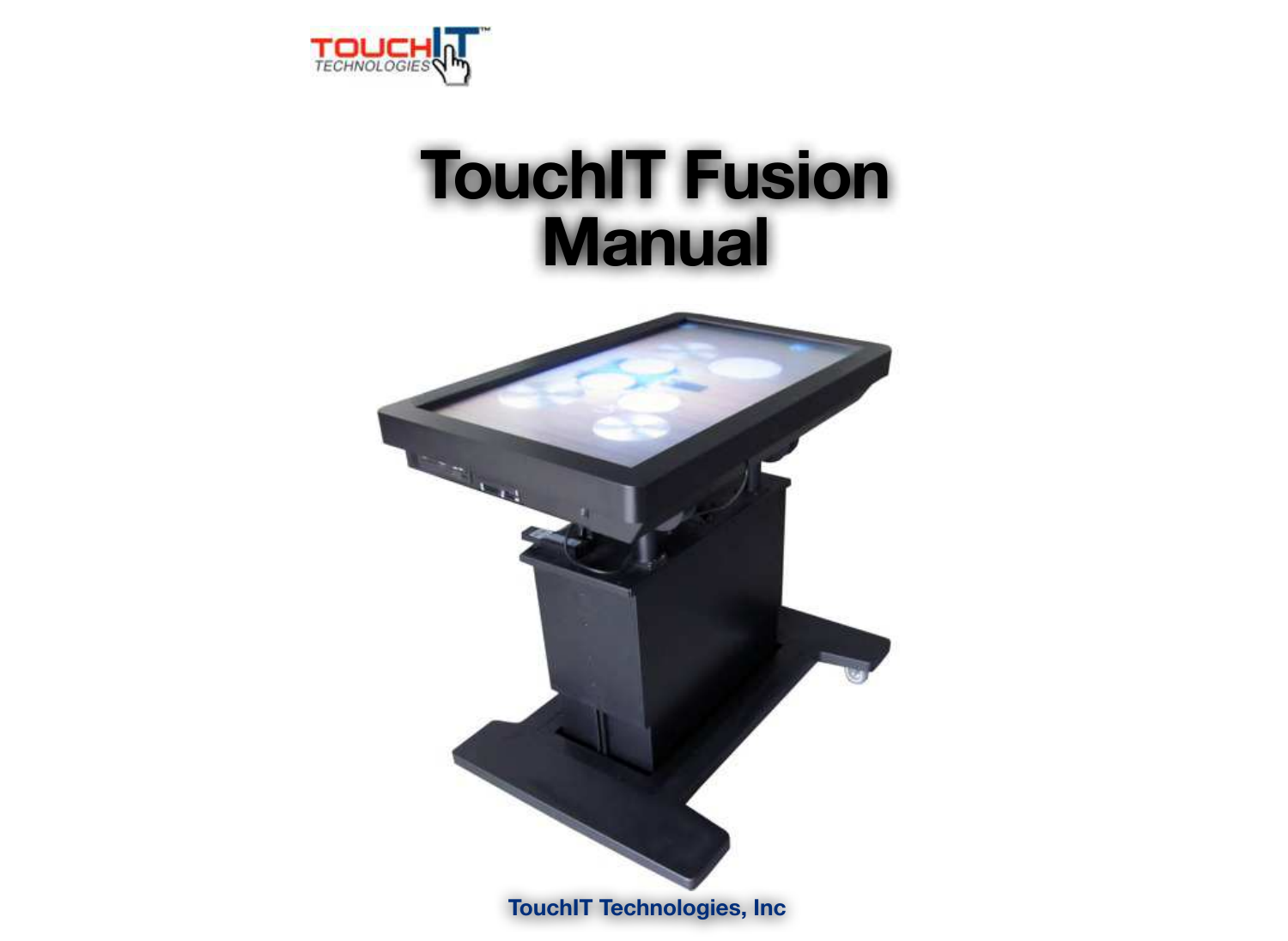**Chapter 1**

# **TouchIT Fusion**

Inside the manual you will learn all about the TouchIT Fusion Product Line.

> For more information, please visit [www.touchittechnologies.com](http://www.touchittechnologies.com)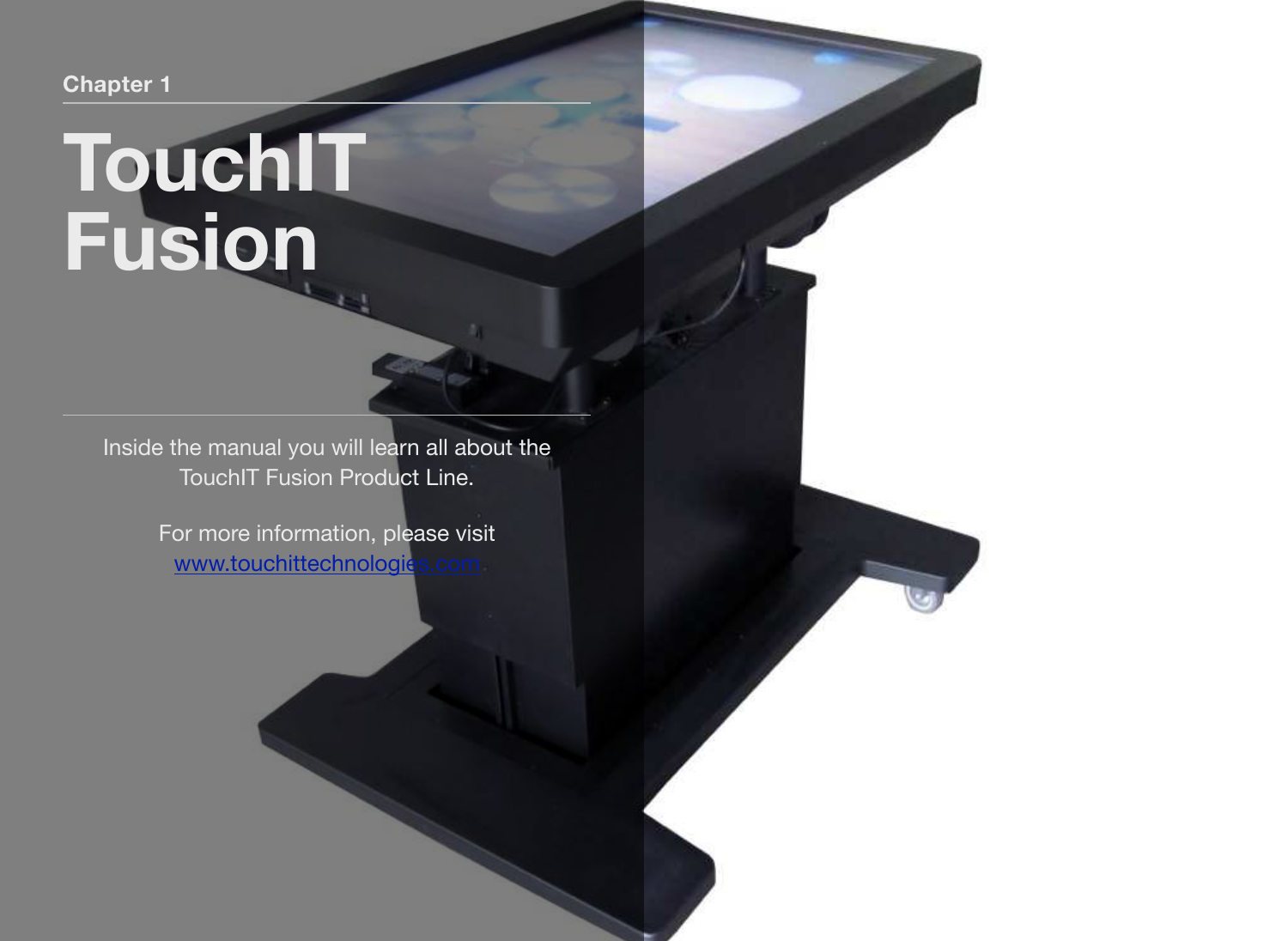### **Safety Instructions**



#### **IMPORTANT SAFETY INSTRUCTIONS**

**Please read these instructions carefully before using the product and keep them safe for future reference.**

#### IMPORTANT SAFETY INSTRUCTIONS

1. Please read these instructions carefully before using the product and keep them safe for later reference.

2. Follow all warnings and instructions marked on the product.

3. Unplug this product from the wall outlet (power socket) before cleaning. Clean the product with a damp soft cloth. Do not use liquid or aerosol cleaners as it may cause permanent damage to the screen.

4. Caution of use varies from model to model; please observe appropriate operation as per model in use.

5. Do not place this product on an unstable cart, stand, or surface which may cause damage or harm to the product or individual.

6. Slots and openings on the cabinet, in the back cover or in the bottom, are for ventilation; to ensure reliable operation and to prevent from overheating, these openings must not be blocked or covered at any time. The openings should never be placed near or over a radiator, heat source, or placed in a built-in installation unless proper ventilation space (min. 2 inches/5cm of gap) is provided.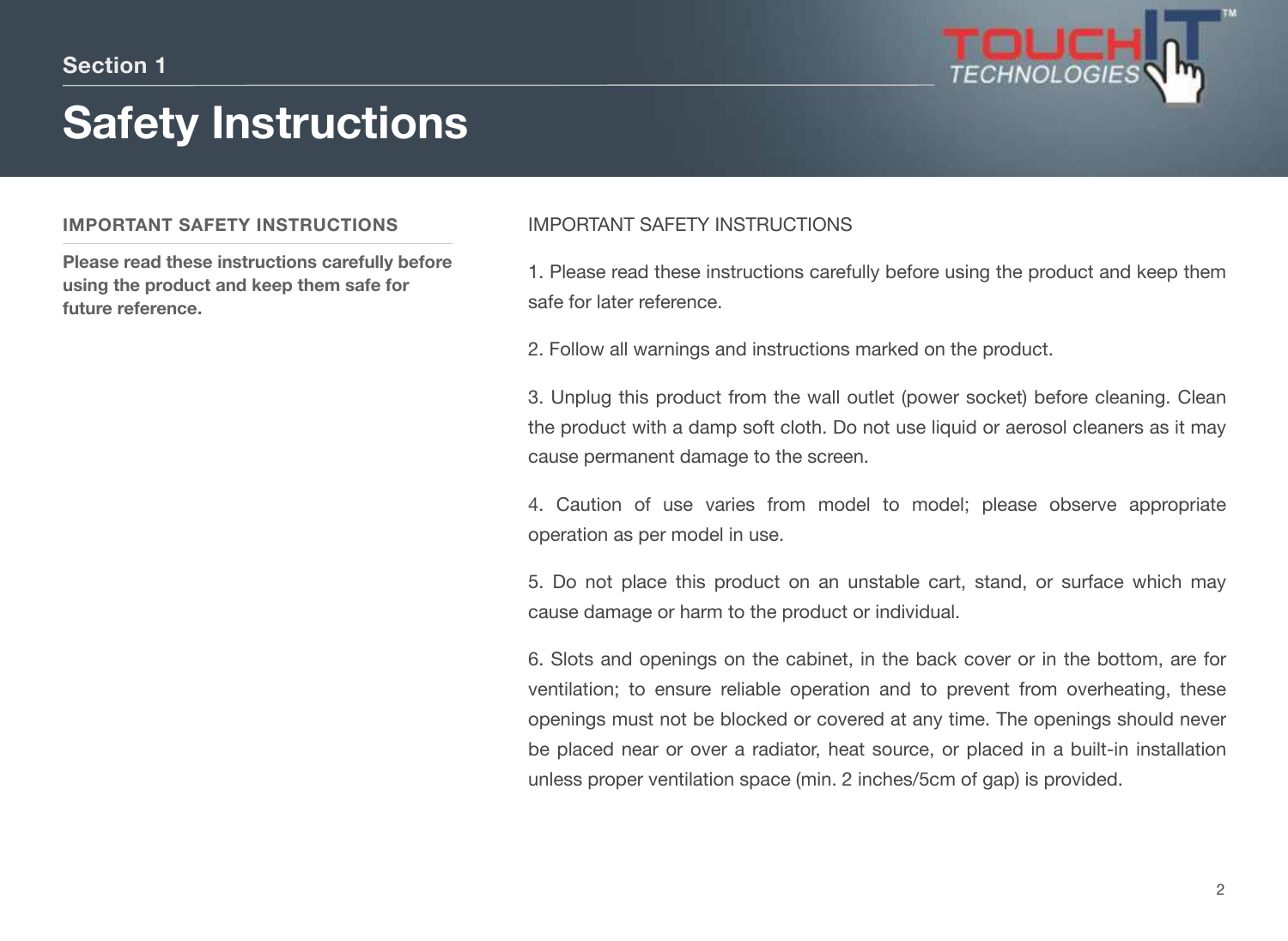7. This product should be operated from the type of power indicated on the marking label. If you are not sure of the type of power available, consult your dealer or local service company.

8. This product is equipped with a 3-wire grounding type power plug, a plug having a third (grounding) pin. This plug will only fit into a grounding-type power outlet. This is a safety feature. If you do not have proper outlet to insert the plug, contact your electrician to replace your obsolete outlet. Do not break the ground pin and circumvent the grounding.

9. Do not allow anything to rest, or persons to walk on the power cord.

10. If an extension cord is used with this product, make sure that the total ampere rating plugged into the extension cord does not exceed the maximum ampere rating of the extension cord.

11. Never insert any object/tool of any kind through housing slots of this product as they may touch dangerous voltage points or short out components that could result in risk of fire or electric shock. Never spill liquid of any kind on the product (except IPrated models).

12. Do not attempt to service this product yourself, always refer to qualified or authorized person for the servicing of this product.

13. Unplug this product from the wall outlet and contact a qualified service provider in the following circumstances:

When the power cord or plug is damaged, frayed or broken.

In the event that liquid has been spilled into the product (except IP-rated models).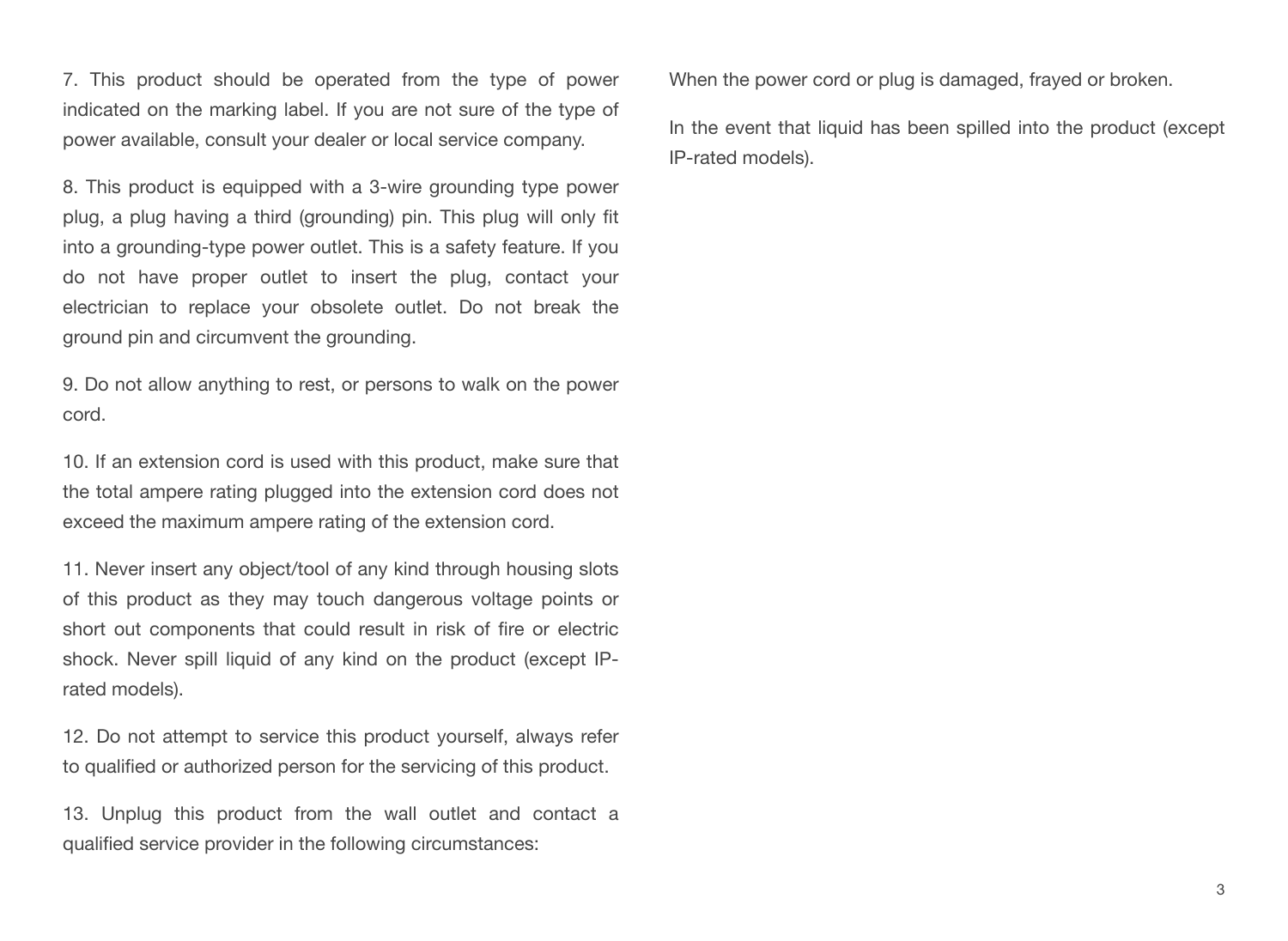### **Introduction**



#### **CHAPTER CONTENTS**

- **2-1 About the Product**
- **2-2 Notice**
- **2-3 Check List**

#### **2-1 About the Product**

The TouchIT Fusion is made of TFT LCD panel and microprocessor-controlled main board. It is designed to meet the demanding performance requirements of education/schools, public premises, corporate, and industrial applications.

#### **2-2 Notice**

1. Do not use any sharp object on the original LCD panel surface if the model is supplied without protective glass.

2. Do not use corrosive or abrasive detergents, waxes or solvents for cleaning. Use only a dry or damp cloth and use with clean water when cleaning.

3. Use qualified and safety-approved AC power cord only.

#### **2-3 Check List**

When opening the carton, please make sure that all the items listed below are present: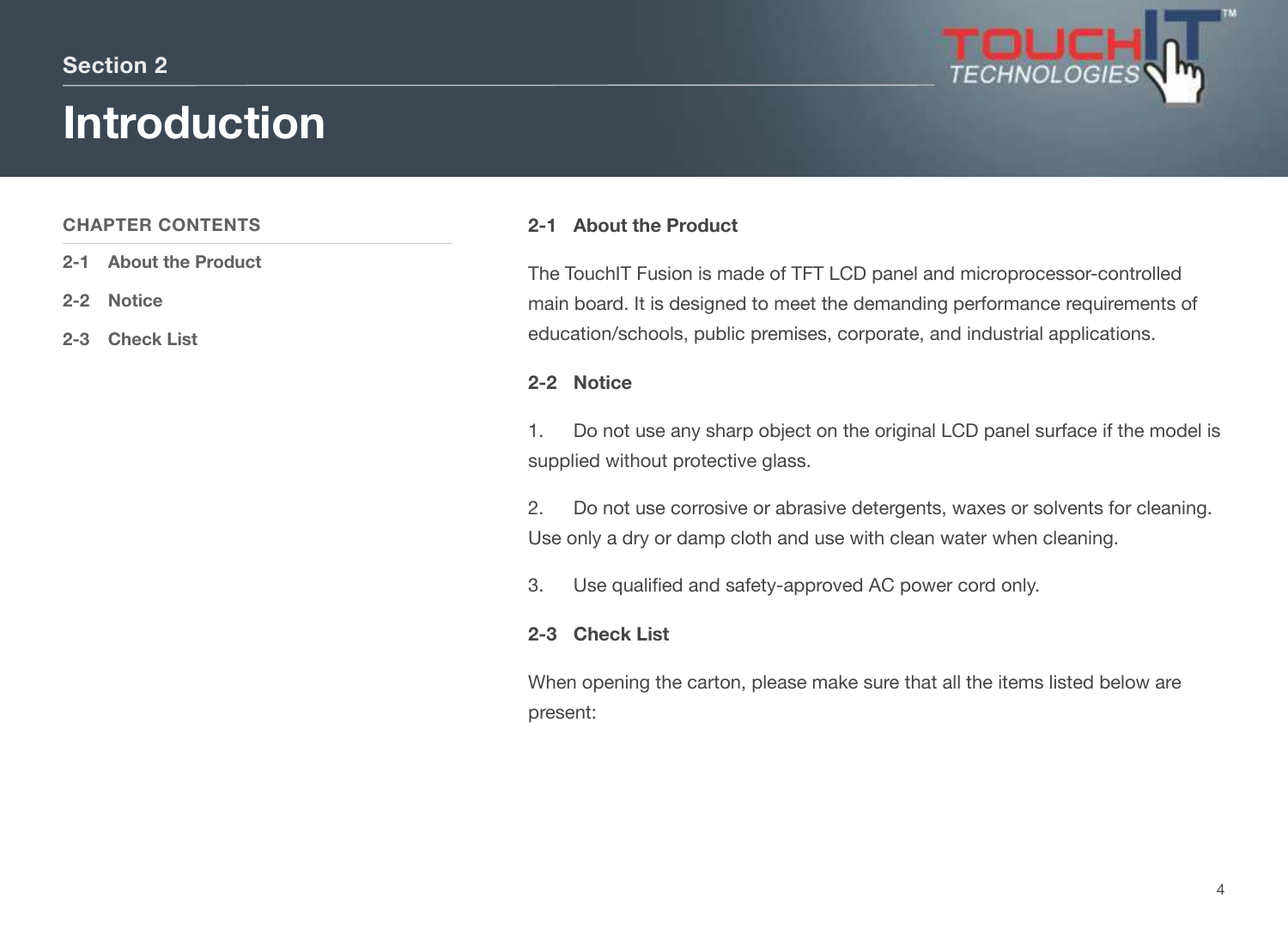- 1. TouchIT Fusion ×1
- 2. TouchIT Fusion Stand ×1
- 3. Screw M6\*L10mm ×6
- 4. Audio cable×1(already plugged in TouchIT Fusion)
- 5. DVI cable×1(already plugged in TouchIT Fusion)
- 6. VGA cable (male-to-male) ×1
- 7. Power cord(male-to-female) ×1(already plugged in TouchIT Fusion)
- 8. Power cord ×1
- 9. USB cable ×1 (already plugged in TouchIT Fusion)
- 10. Remote control ×1, battery included

If any items are missing or damaged, please contact your dealer immediately.

The following items are optional:

- 1. VGA cable (male-to-female) (optional) for VGA out application
- 2. RS232 to RS485 adapter (optional)

3. HDMI-to-DVI adapter (optional)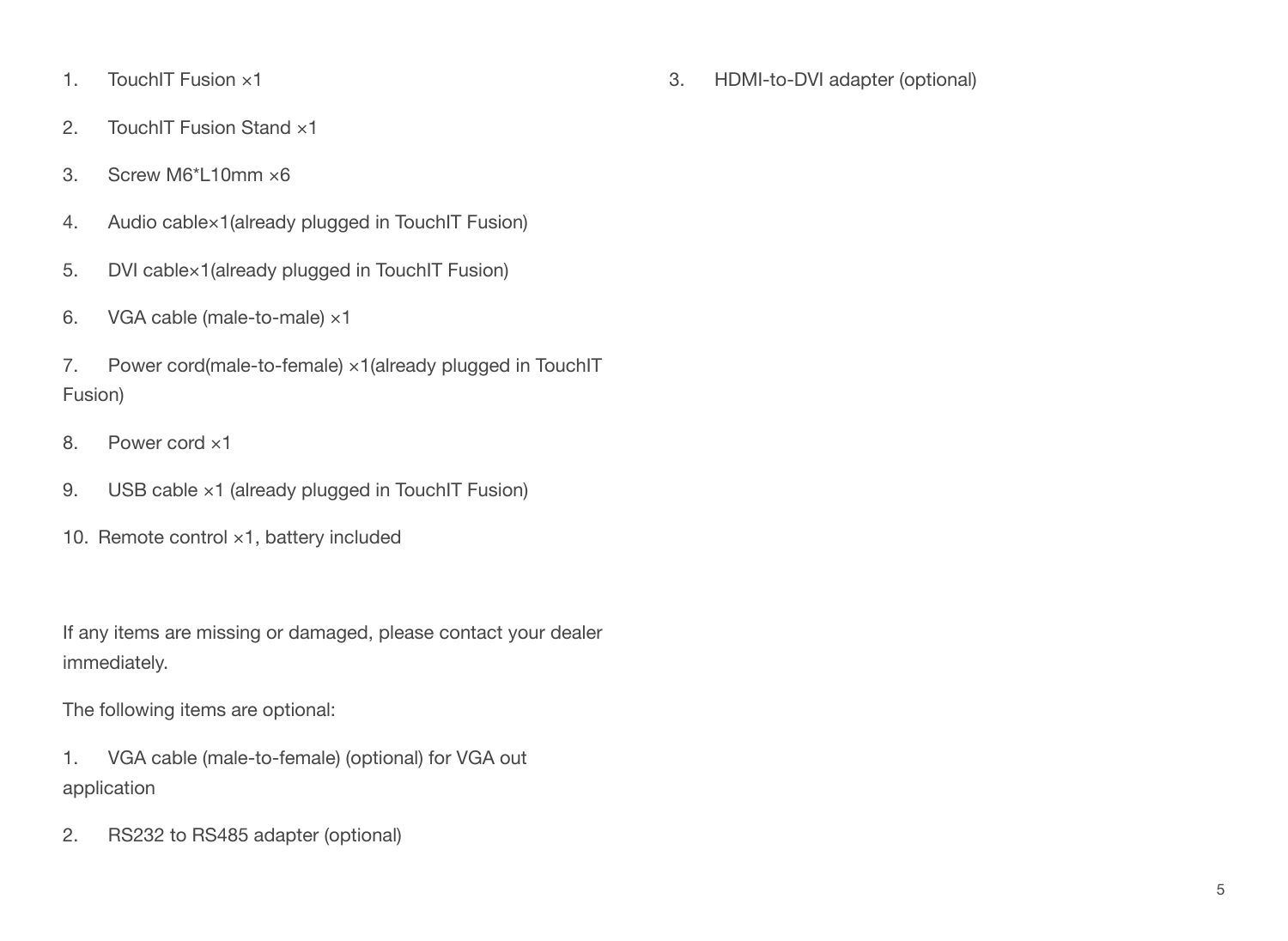

### **Installing the TouchIT Fusion**

#### **POWER AND SIGNAL CONNECTIONS**

**3-1-1. Lock the wheels in place** 

**3-1-2. Connecting the power cord to the AC inlet.**

**3-1-3. Attaching the LCD Monitor**

**3-1-4. Securing the LCD Monitor in position.**

**3-1-5. Connecting the TouchIT Fusion to an AC Outlet**

#### **3-1 Installing the TouchIT Fusion**

The TouchIT Fusion comes with the Operating System, and the software preinstalled. The LCD Monitor needs to be attached to the motorized trolley. This is a simple and straight forward process.

 **3-1-1. Lock the wheels in place by pressing down on the break.**

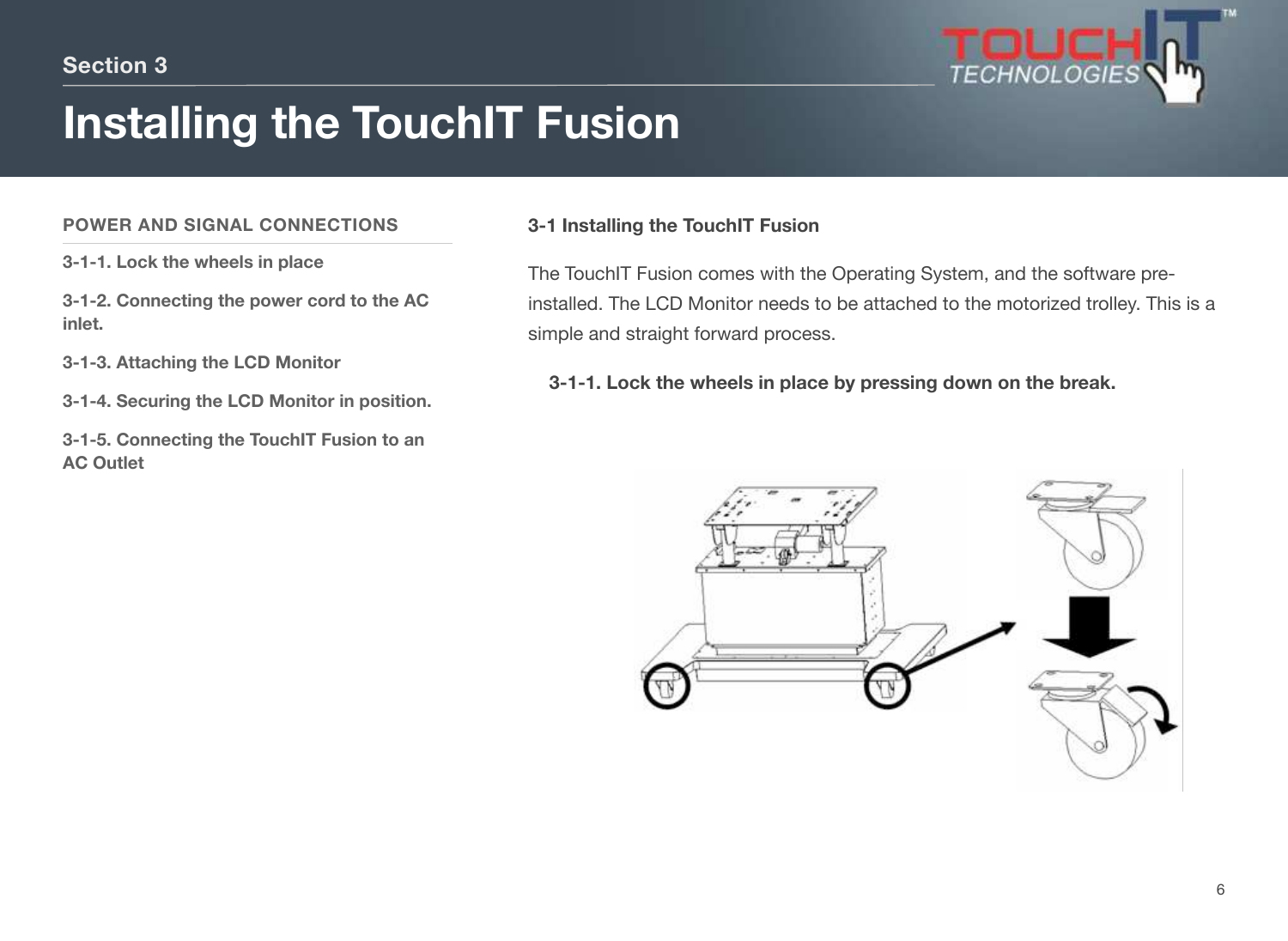**3-1-2. Connecting the power cord to the AC inlet.**

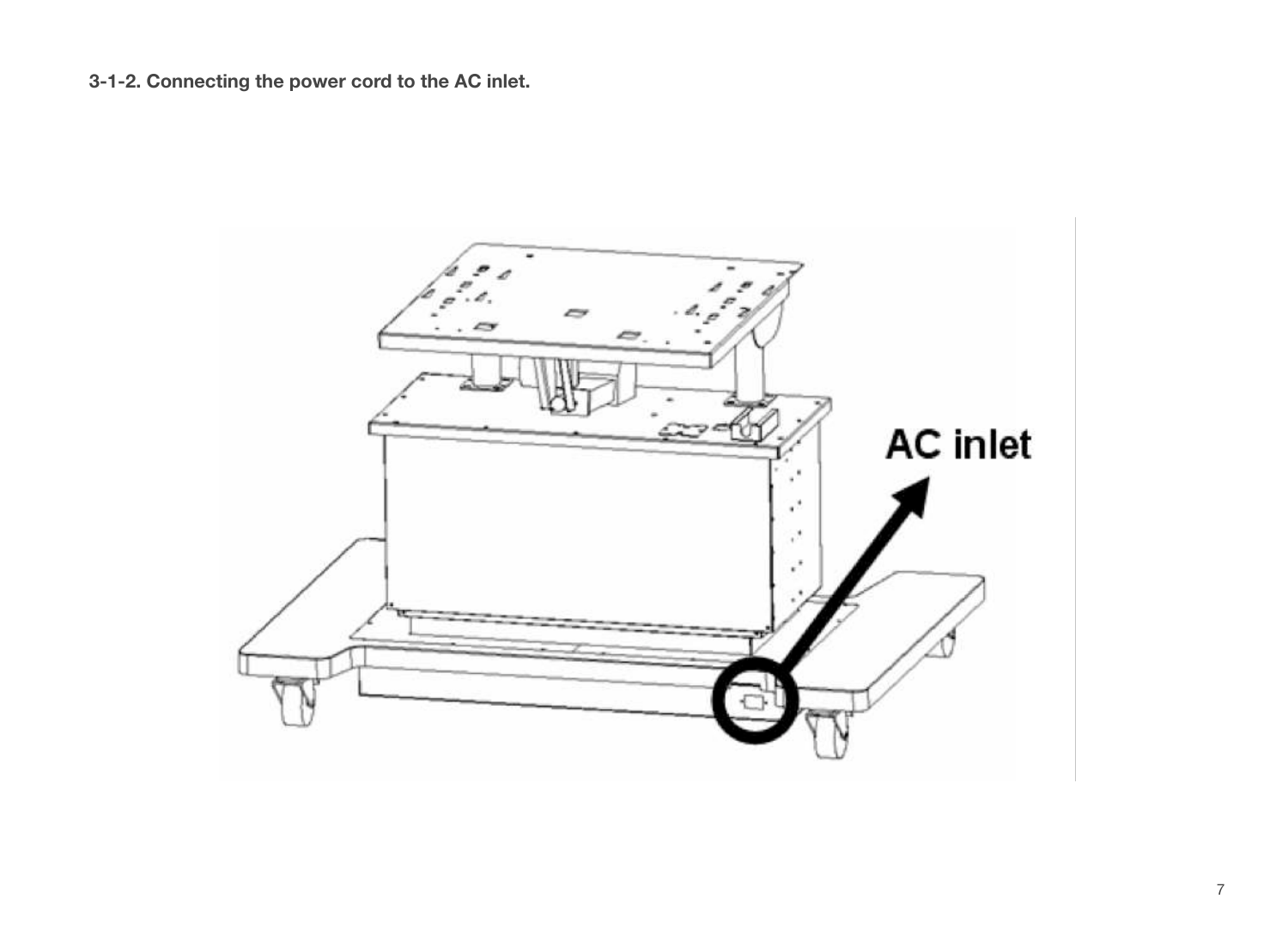**3-1-3. Slowly lower the LCD Monitor onto the hanging brackets that are on the motorized trolley. See diagram below.**

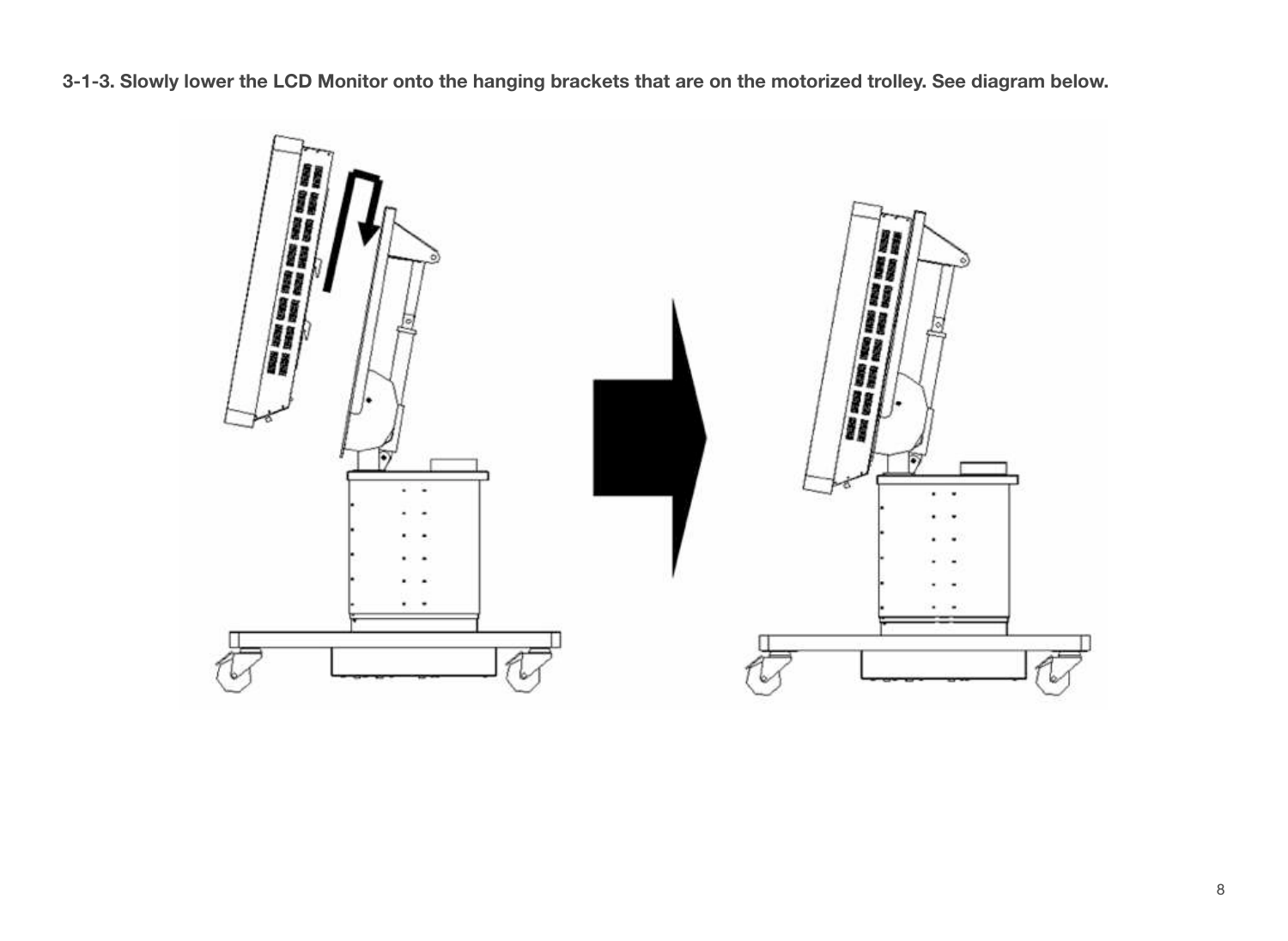**3-1-4. Secure the LCD in position with the 6 fastening bolts (M6\*L10mm), see hole locations on the diagram below.**

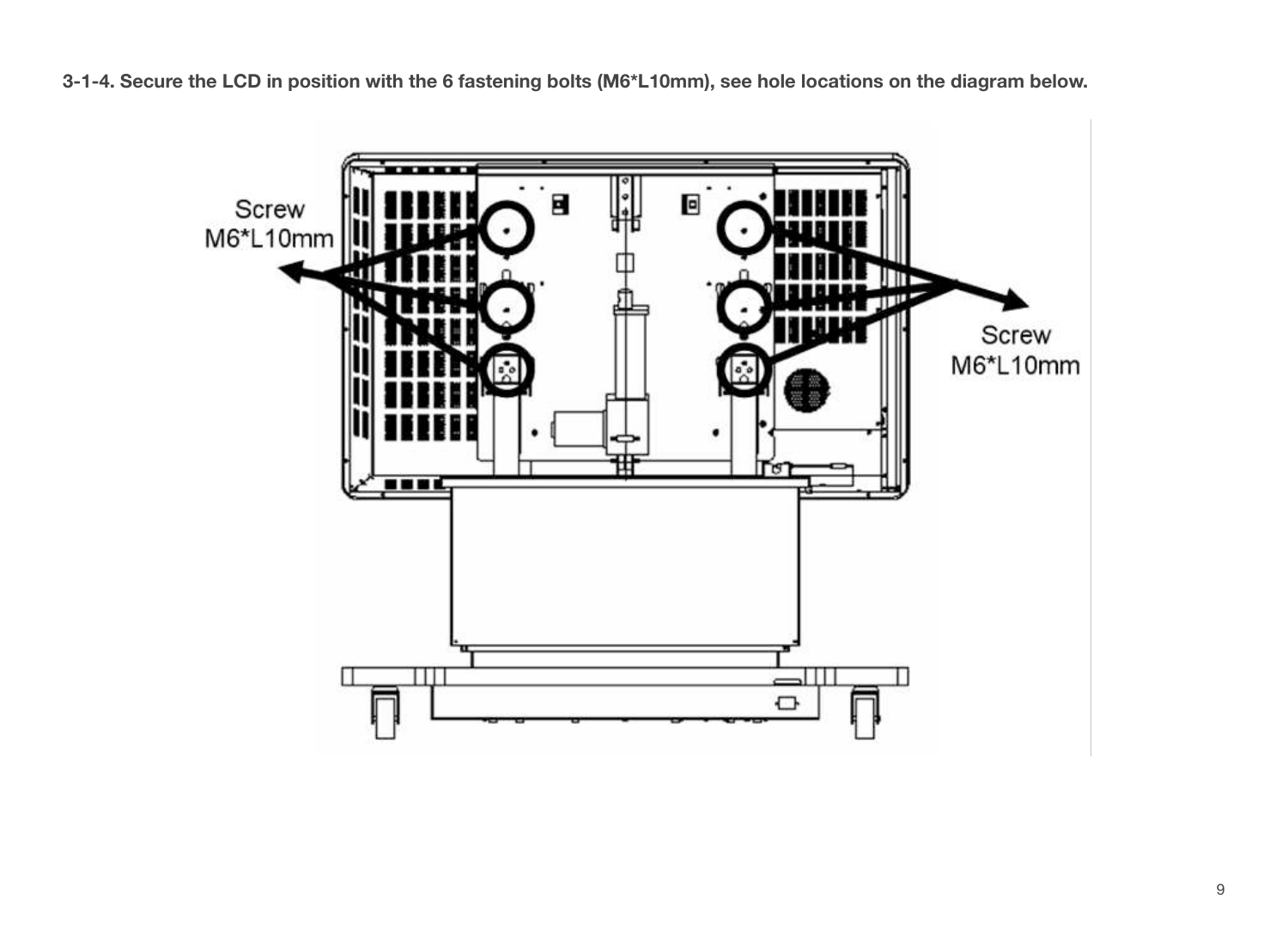**3-1-5. Connecting the power cord with TouchIT Fusion to the AC outlet.**

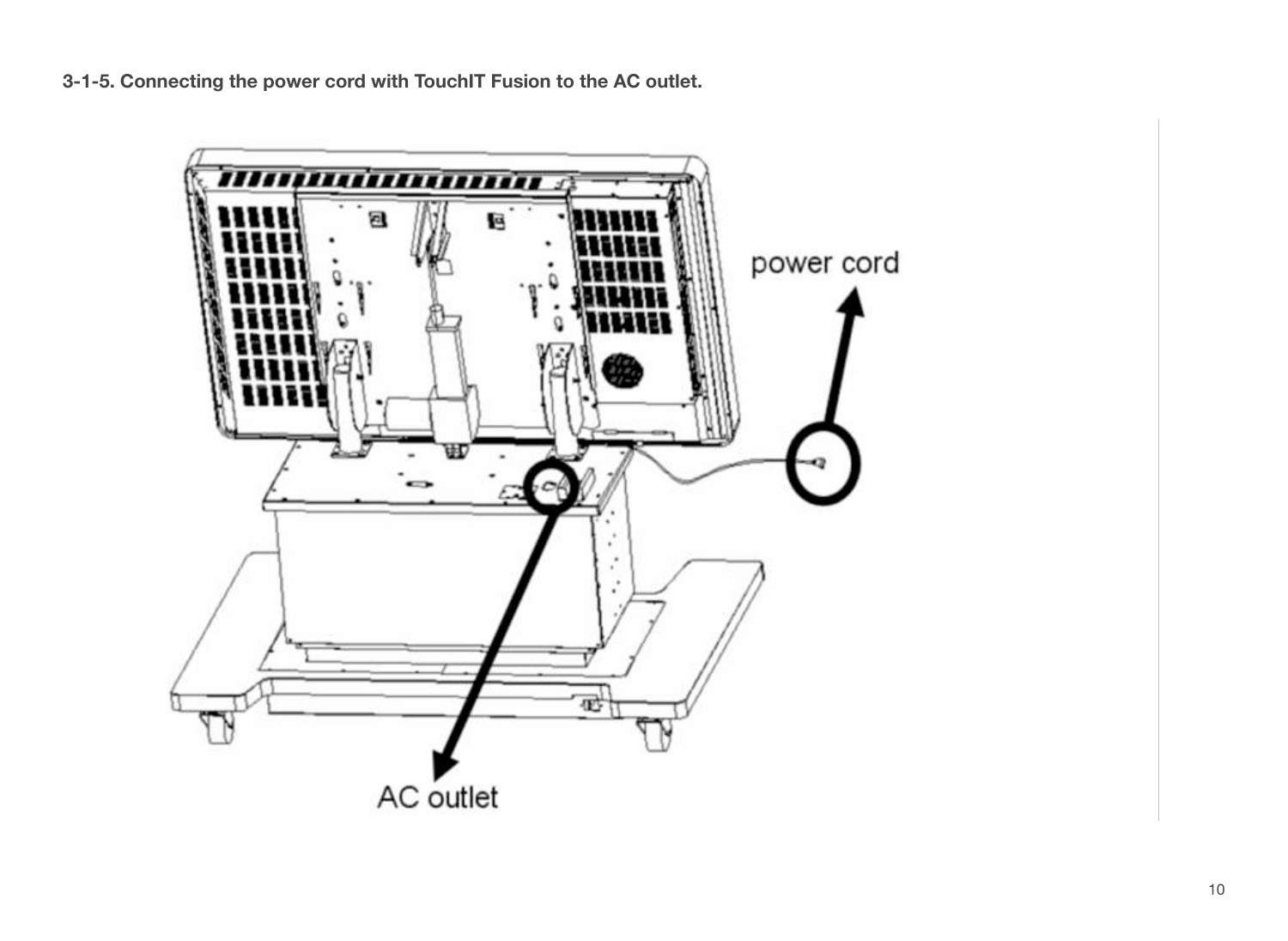

### **Using the TouchIT Fusion**

#### **USING THE LCD**

**4-1 Get to know the LCD**

**4-2 Connector ports**

**4-3 Remote Control**

**4-4 Understanding the OSD Menu (with Remote control)**

#### **4-1 Get to know the monitor**

The Monitor connectors are located on the rear side. They are shown in the physical monitor as per the figure below and described in the following paragraphs. Please note that connectors may vary in some derivative models, please refer to individual model for special instructions.

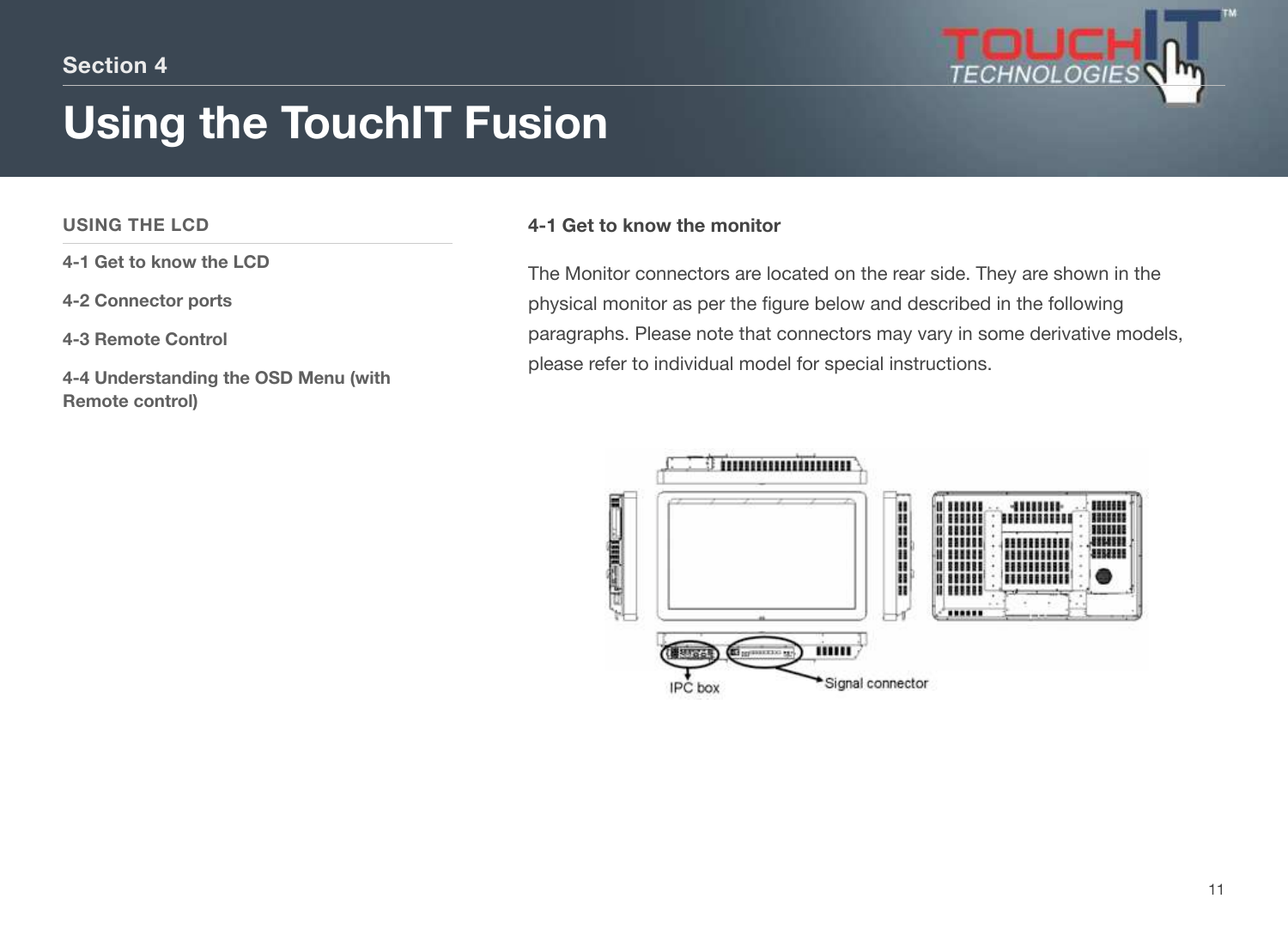#### **4-2 Connector ports**

The Figure below depicts the signal connectors on the main board.



The Figure below depicts the IPC box on the TouchIT Fusion.

| ΞН                    | <b>RS232</b> | <b>VGA</b> | LINE OUT |
|-----------------------|--------------|------------|----------|
| <b>XXXX</b><br>72 Y.H | <b>HDMI</b>  | DVI        | MIC.     |

**4-3 Remote Control**

The remote control is shown in the drawing below.



Size: 110 x 44 x 22mm

Operation distance: > 10 meter

Working angle: not more then +/- 40 degree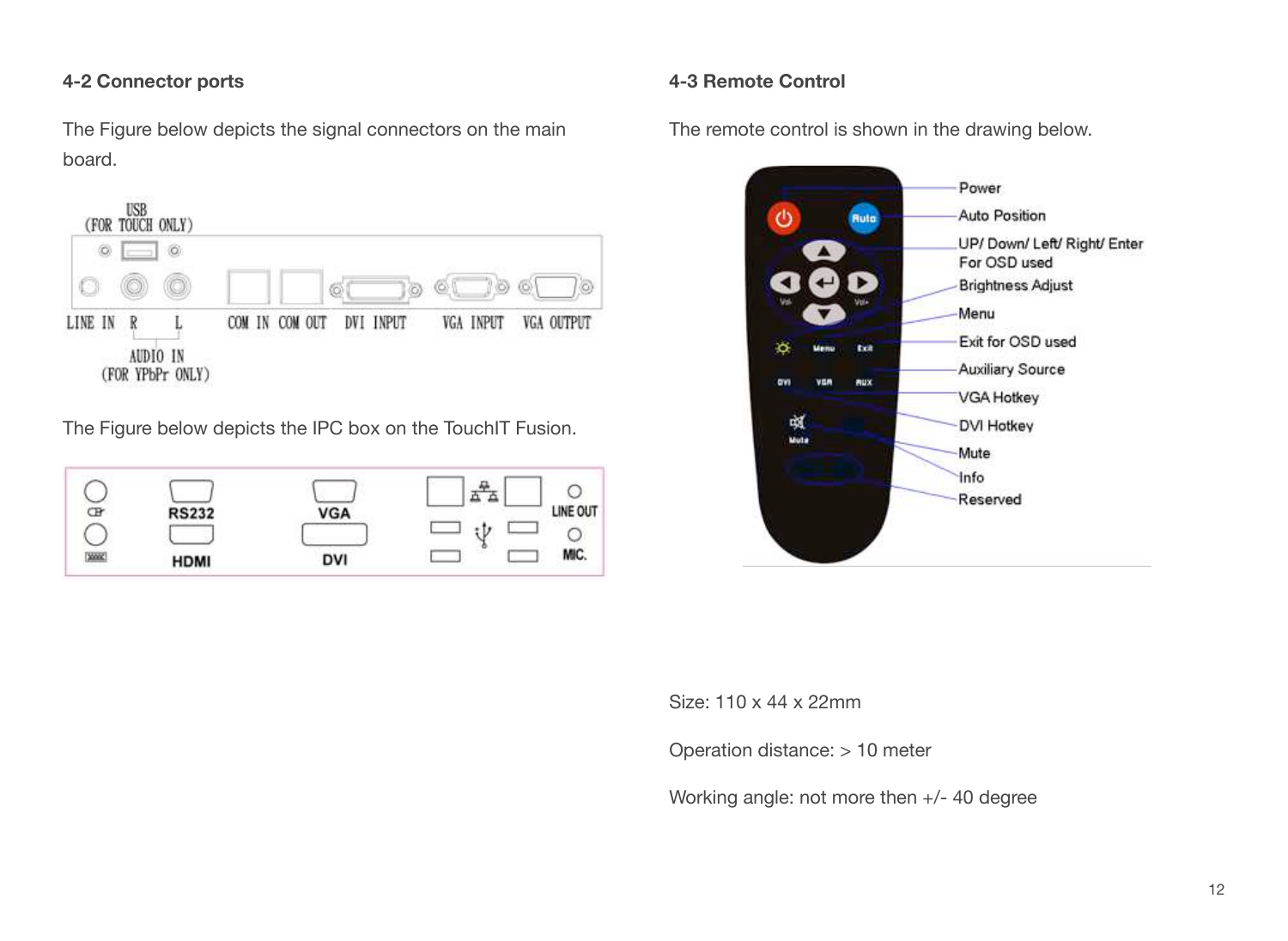#### **4-4 Understanding the OSD Menu (with Remote control)**

a. Power on/off

Press the power button to turn on/off the monitor.

b. Auto

Press this button to auto-adjust and optimize picture screen of the monitor.

c. Brightness button

Press this button to quick-access brightness control only to turn brightness up or down.

d. Menu

Press the Menu button to go into OSD menu.

e. Exit function

Press Exit button to exit setting, or, exit OSD menu. Alternatively, press "Menu" button to exit OSD Menu instantly at any time.

f. Select function for adjustment

Press the  $(\triangle/\triangledown)$  button to scroll up and down the intended function items for adjustment, and then press the Enter button to activate that function item.

g. Adjust the function item setting

Press the Enter button to enter the sub-menu and press the  $(\triangle/$ 

▼) button to adjust the value of setting. Once you adjust the value of setting, the value will be memorized instantly.

h. DVI

Press this button to enter DVI signal source.

i. VGA

Press this button to enter VGA signal source. Source default is at VGA source.

j. Aux

Reserved for alternative use.(HDMI 1 / HDMI 2 /YPBPR)

k. Mute

Press this button to mute or un-mute.

l. Info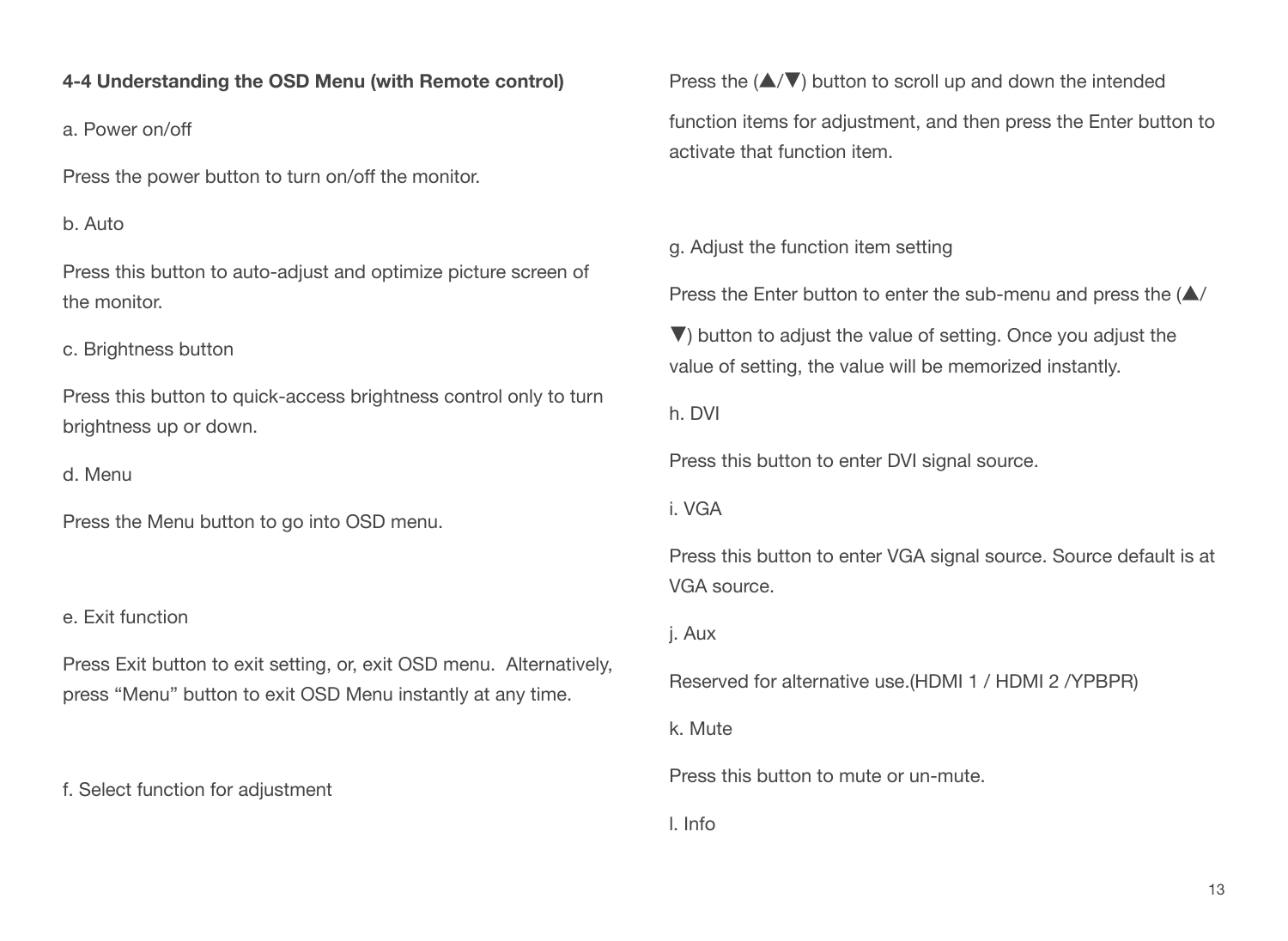Press to show timing and resolution

#### **4-4 Content of OSD Menu**



Press "▲" to increase or "▼" to select.

Press "↵" to enter

**Color**



Press "▲" to increase or "▼" to select.

Press "↵" to enter

**CONTRAST**: Use to adjust the screen's contrast

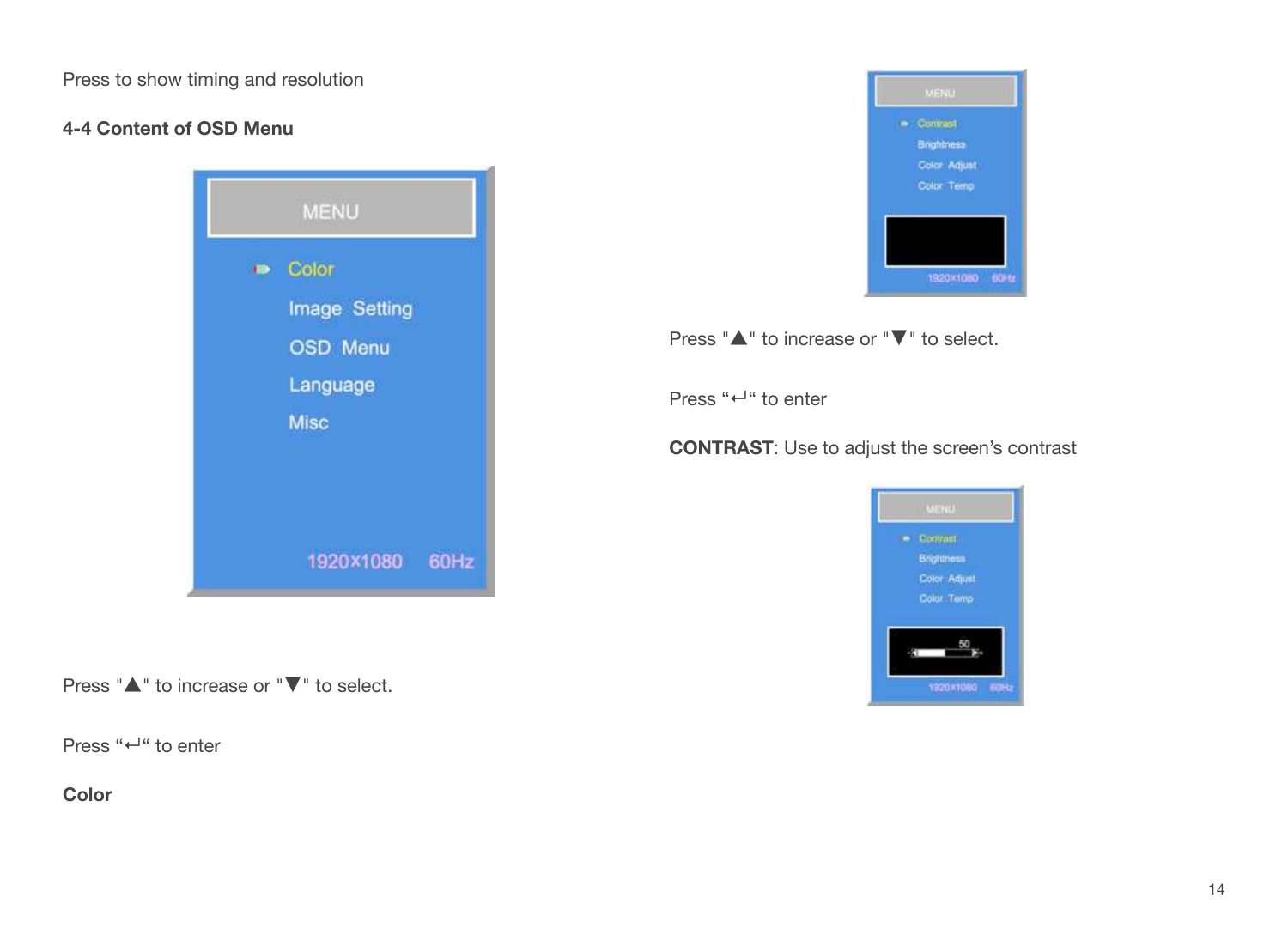#### **BRIGHTNESS**: Use to adjust the screen's brightness



#### **Color Adjust**



#### Press "↵" to enter sub menu



Adjust: Use to set the RGB gain

#### Color Temp



9300K: Use to set value of monitor for the CIE coordinate 9300 color temp.

6500K: Use to set value of monitor for the CIE coordinate 6500 color temp.

5800K: Use to set value of monitor for the CIE coordinate 5800 color temp.

sRGB: Standard RGB color space created by Microsoft and HP

USER: Color temperature created by user.

#### **Image Setting**

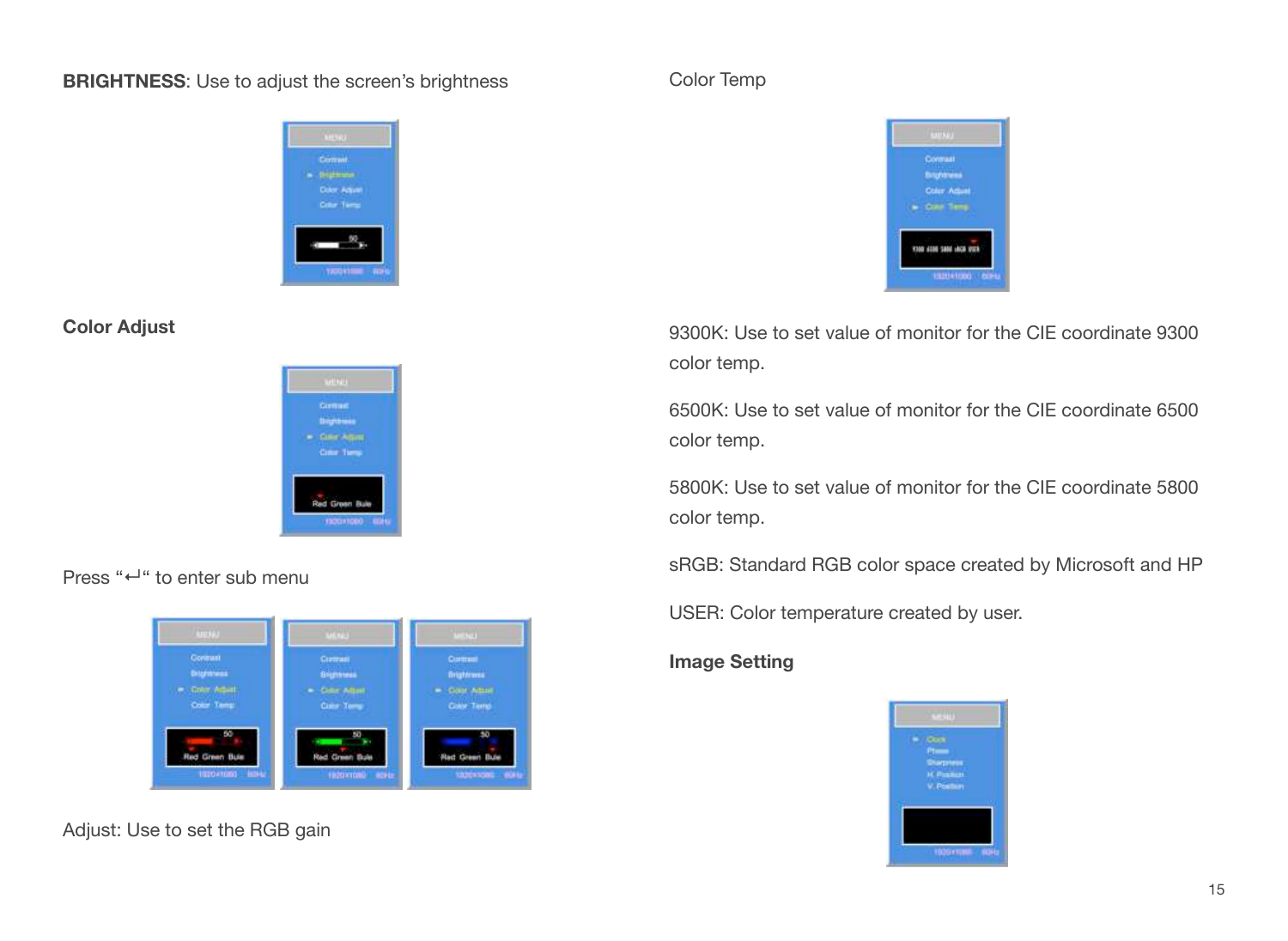Press "▲" to increase or "▼" to select.

Press "↵" to enter

**Clock**



Press "▲" to increase or "▼" to decrease.

Use to adjust timing of signal to best adapt to LCD panel pixel rate

#### **Phase**



Press "▲" to increase or "▼" to decrease.

Use to fine-tune video noise to achieve a clearer picture

#### **Sharpness**



Press "▲" or "▼" to select

Use to fine-tune the legibility of fine graphic/word .

#### **Position**

Use to set the Image's position.

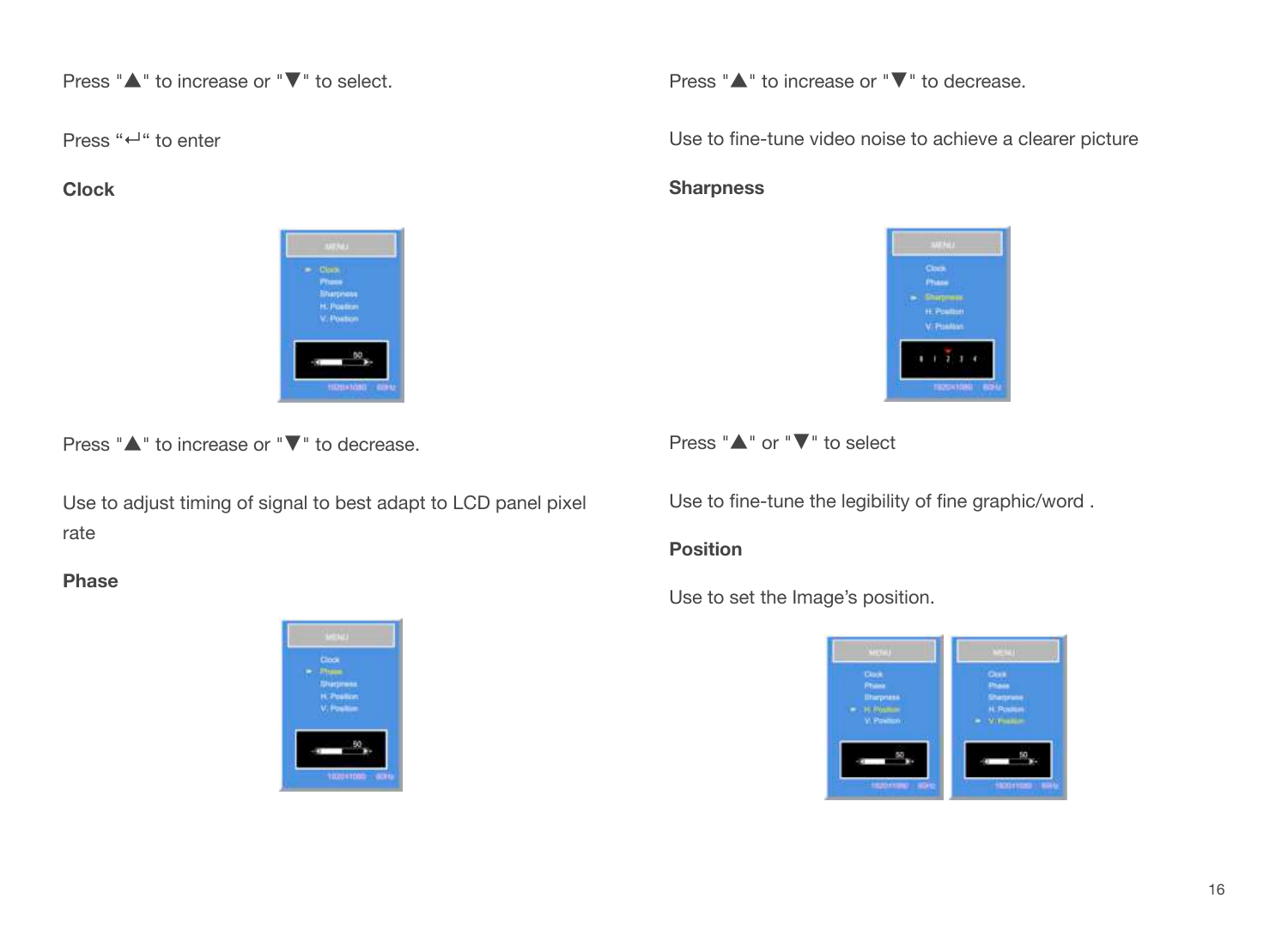Press "enter" to select and "▲" to increase or "▼" to decrease.

H-POSITION: Use to adjust the image to the left or right on the screen

V-POSITION: Use to adjust the image to the up or down on the screen

#### **OSD Menu**

Use to set the OSD at your preference.



Press "enter" and "▲" or "▼" to select, and to move the OSD position in horizontal, or, vertical direction.

#### OSD H.Pos. OSD V.Pos



#### **OSD Timer**

Use to set the time of OSD on screen. Value 0 the OSD will always display.

#### **Language**

Use to select different languages (max. 7 languages) for OSD Menu.

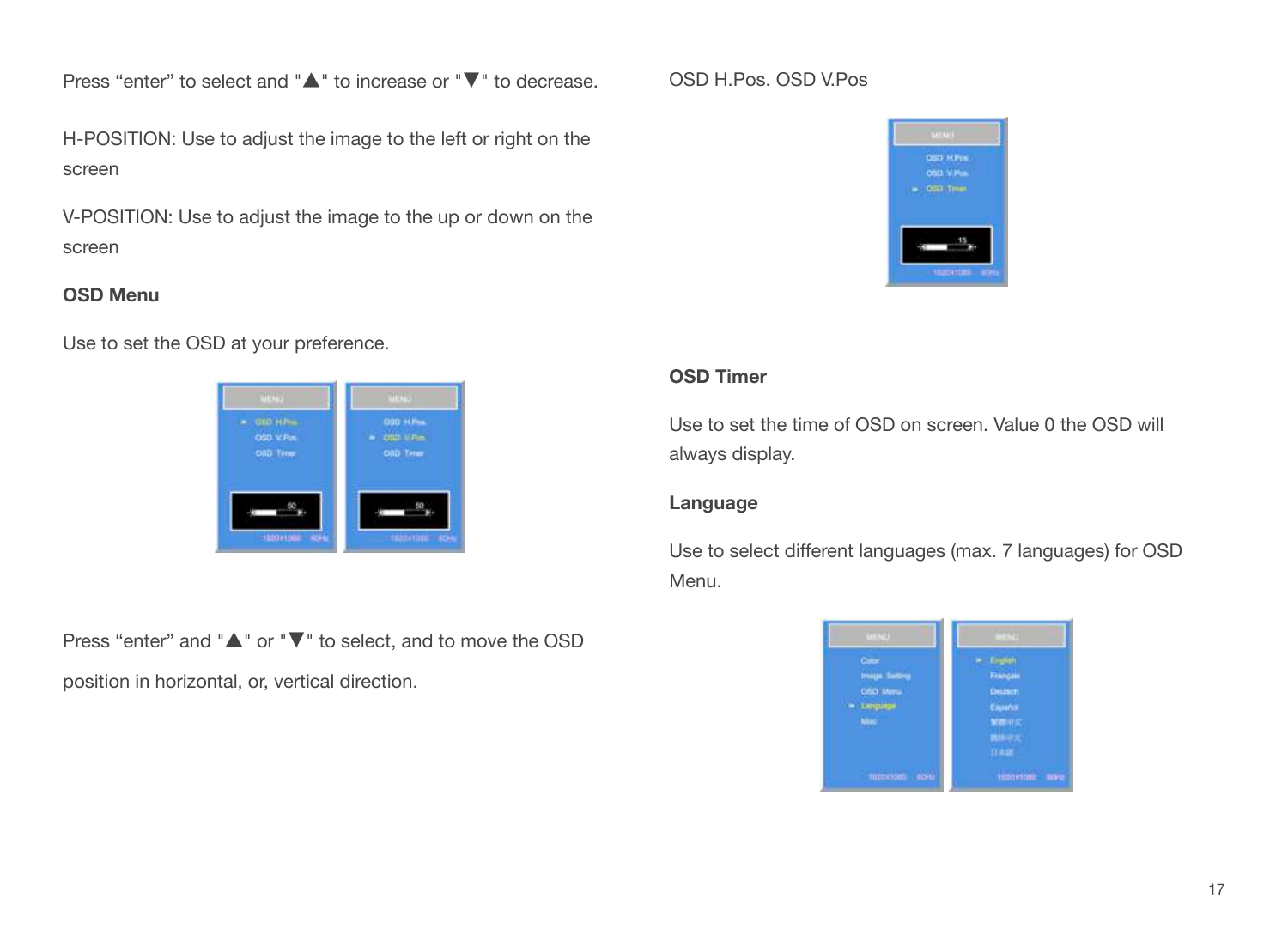#### **Misc**.

Light Sensor ON/ OFF: to switch ambient light sensor on or off

|        | <b>MENUL</b>                                                     |  |
|--------|------------------------------------------------------------------|--|
| $\sim$ | <b>GETT</b><br>art Seman<br>lane (muss)                          |  |
|        | <b><i><u>Lane</u></i></b> Earlier<br><b><i><u>SHARES</u></i></b> |  |
|        | <b>I'M www.ave</b>                                               |  |
|        |                                                                  |  |
|        | <b>TRADITIONS FOR</b>                                            |  |

**Signal source:** Choose input source of VGA / DVI / HDMI 1 / HDMI 2 /YPbpr

### \* untilement? **Real Bone I'M www. TROOPERING IN**

**Auto Color:** to Auto adjust Color (under source D-Sub only)



#### **Reset:** to go back to previous setting.



#### **FW VERSION:** to check F/W version of Monitor

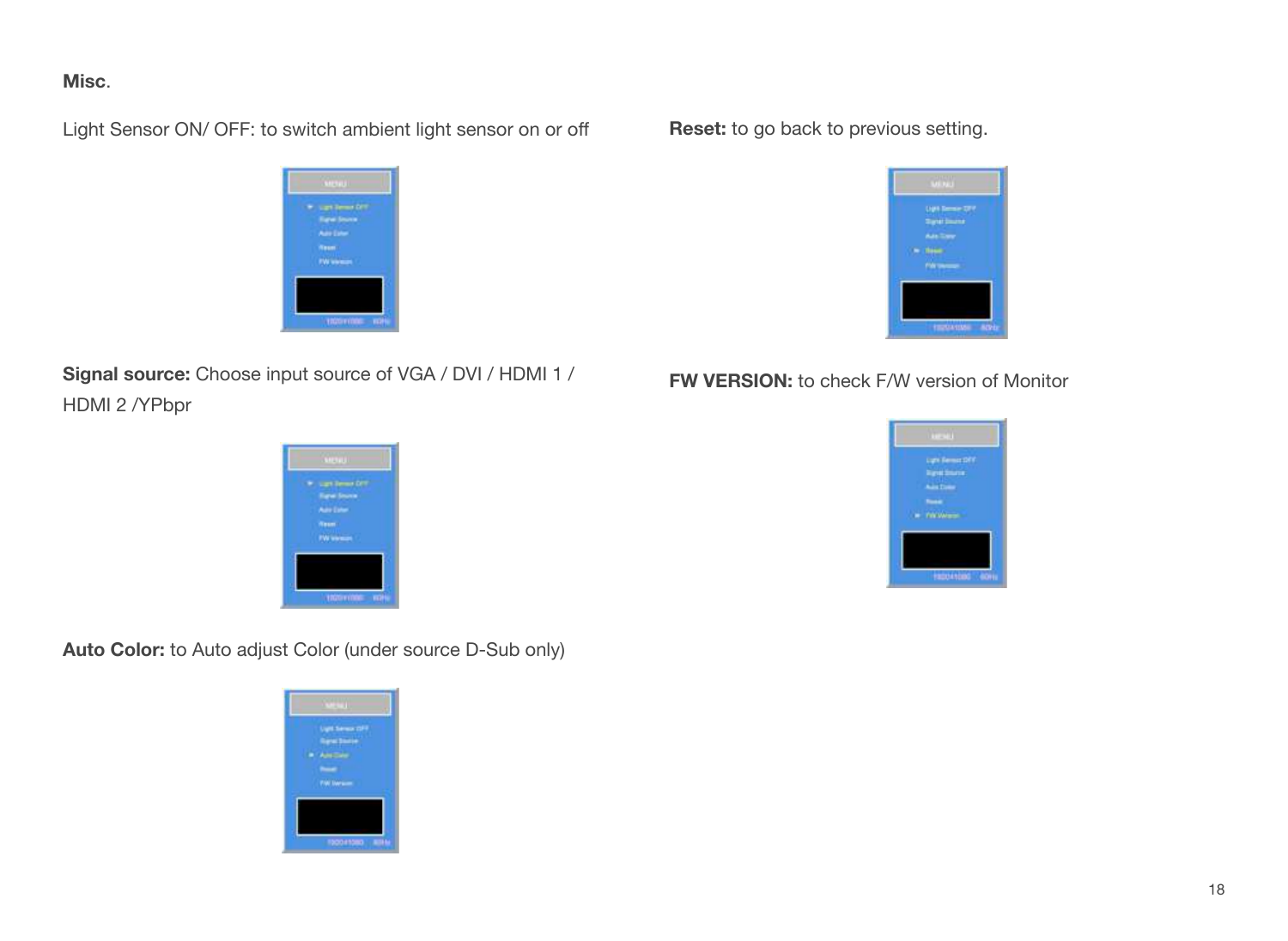

### **Care and Maintenance**

#### **CARE AND MAINTENANCE**

**Cleaning the LCD Monitor**

**Disclaimer**

**Troubleshooting**

#### **Cleaning the LCD Monitor**

- 1. Make sure the monitor is turned off.
- 2. Never spray or pour any liquid directly onto the screen or casing
- 3. Do not use chemical solvents or alcohol to clean the unit or screen. It may cause permanent damage to the device.
- 4. Use a clean, soft, lint-free cloth, or apply a small amount of non-ammonia, nonalcohol based glass cleaner to achieve the best results.

#### **Disclaimer**

The manufacturer assumes no responsibility, and will not be liable of any damage resulting from non-conforming safety actions, operation, or cleaning of this product.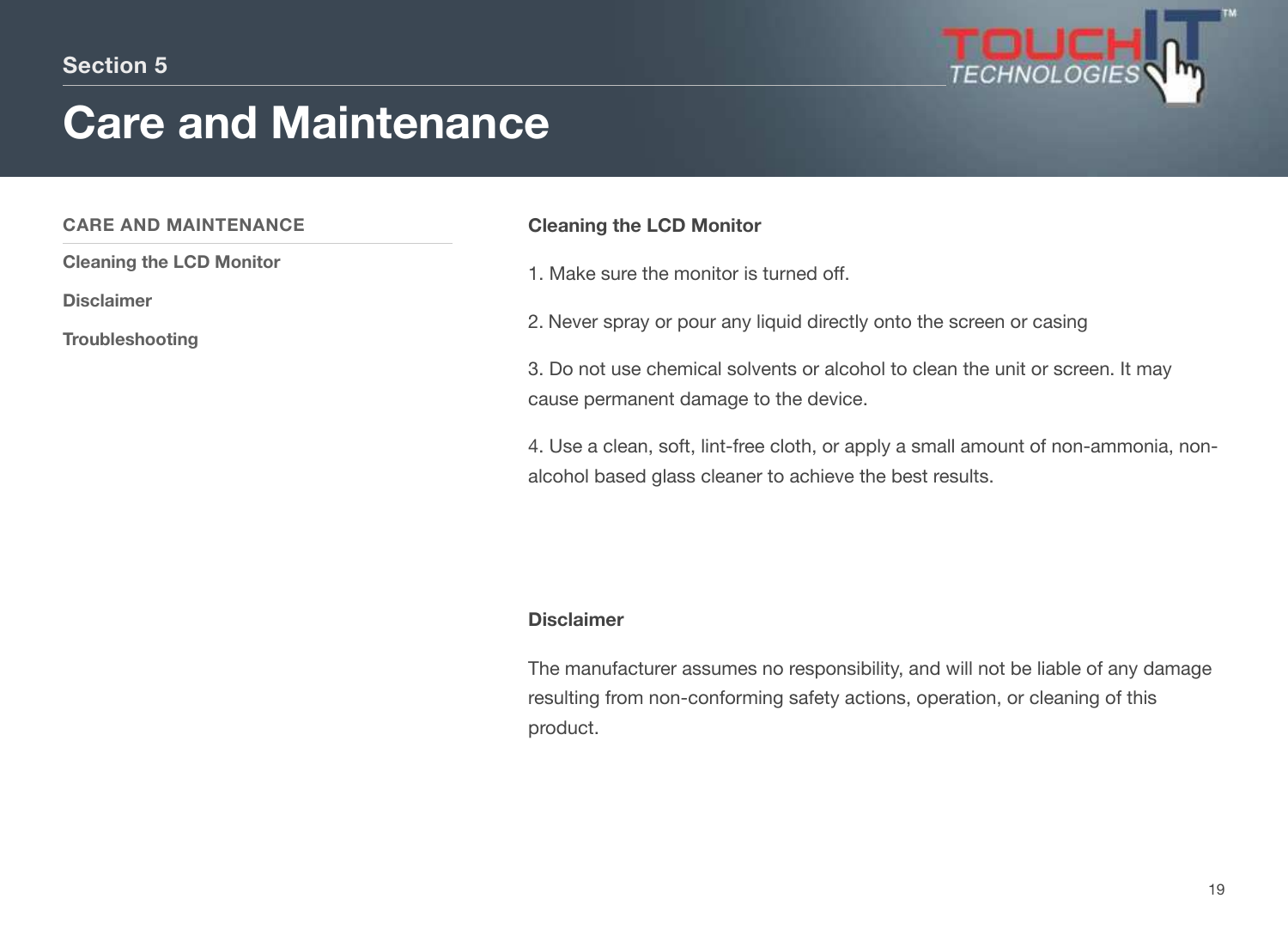#### **Troubleshooting**

Before calling for assistance, please try following these simple steps to check your TouchIT Fusion:

#### Symptoms and Checks

1. No picture

 $\odot$  Check if the signal cable is firmly located in the socket.

**I** Check if the Power is ON at the computer

 $\odot$  Check if the brightness control is at the appropriate position and not at the minimum.

 $\odot$  Check the state of the monitor and that it is powered on and the LED of power is GREEN. Unplug the VGA cable and plug it in again.

#### 2. The screen is not synchronized

 $\odot$  Check the LED light and if it indicates red, the device is in power off status. Use the remote and press "Power" to turn the power on.

**I**. Use the "Auto" key on the remote control to automatically adjust the monitor timing scan.

 $\odot$  Check if the signal cable is firmly located in the socket.

! Make sure the signal timings of the computer system are within the specification of the monitor.

 $\odot$  If your computer was working with a CRT monitor, you should check the current signal timing and turn off your computer before you connect the VGA Cable to this monitor.

3. The picture is not centered

**1** Adjust the H-position, and V-position, or Perform the Auto adjustment.

5. The screen is flickering

! Press the "Auto" - adjustment control by remote control or OSD to adjust.

Check nearby devices such as a motor or transformer, which generate magnetic fields and move them away from the monitor. Check if the specified voltage is being applied.